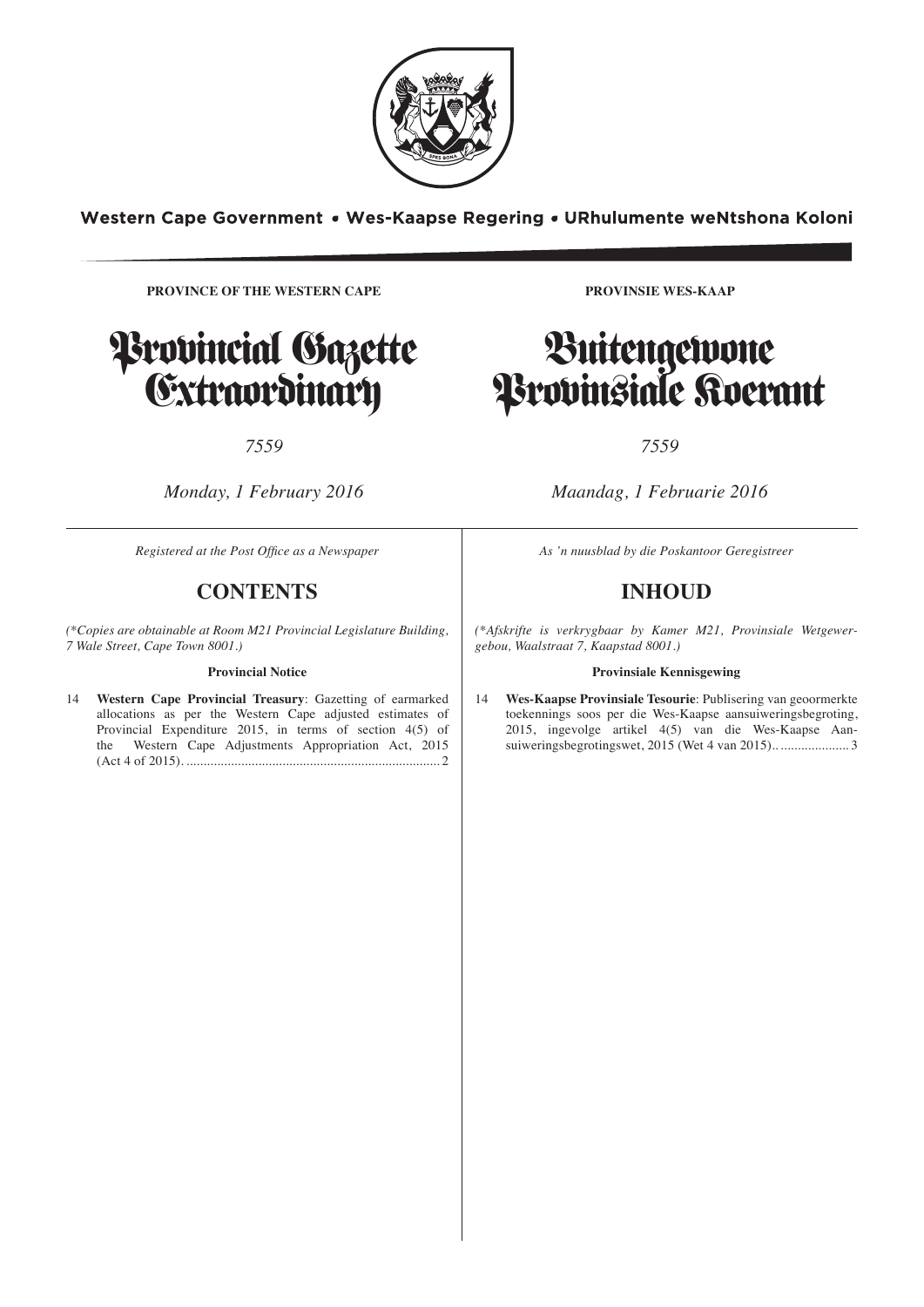The following Provincial Notice is published for general information.

**PROVINCIAL NOTICE**

ADV. B. GERBER, DIRECTOR-GENERAL

Provincial Legislature Building, Wale Street, Cape Town.

### **PROVINSIALE KENNISGEWING**

Die volgende Provinsiale Kennisgewing word vir algemene inligting gepubliseer.

ADV. B. GERBER, DIREKTEUR-GENERAAL Provinsiale Wetgewer-gebou, Waalstraat, Kaapstad.

P.N. 14/2016 1 February 2016

## **Provincial Notice**

Western Cape Provincial Treasury: Gazetting of earmarked allocations in terms of the Western Cape Adjustments Appropriation Act, 2015 (Act No. 4 of 2015).

## **WESTERN CAPE PROVINCIAL TREASURY**

# **GAZETTING OF EARMARKED ALLOCATIONS AS PER THE WESTERN CAPE ADJUSTED ESTIMATES OF PROVINCIAL EXPENDITURE 2015, IN TERMS OF SECTION 4(5) OF THE WESTERN CAPE ADJUSTMENTS APPROPRIATION ACT, 2015 (ACT 4 OF 2015)**

I, Ivan Meyer, in my capacity as Provincial Minister for Finance, hereby publish the attached frameworks for reporting on Provincial earmarked allocations to provincial departments. These frameworks are compiled in terms of section 4 of the Western Cape Appropriation Act, 2015, (Act 2 of 2015). The Act requires that the Provincial Treasury must publish in the *Provincial Gazette* any revision or amendment to a framework published*.*

Reporting frameworks are attached for the applicable earmarked allocations to provincial departments as described in section 4(3) of the Western Cape Appropriation Act, 2015 (Act 2 of 2015). The reporting frameworks provide for the specific sub-programmes or projects to which the earmarked funding has been allocated as well as for quarterly performance on the spending and outputs of the sub-programme or project.

**IVAN MEYER PROVINCIAL MINISTER OF FINANCE**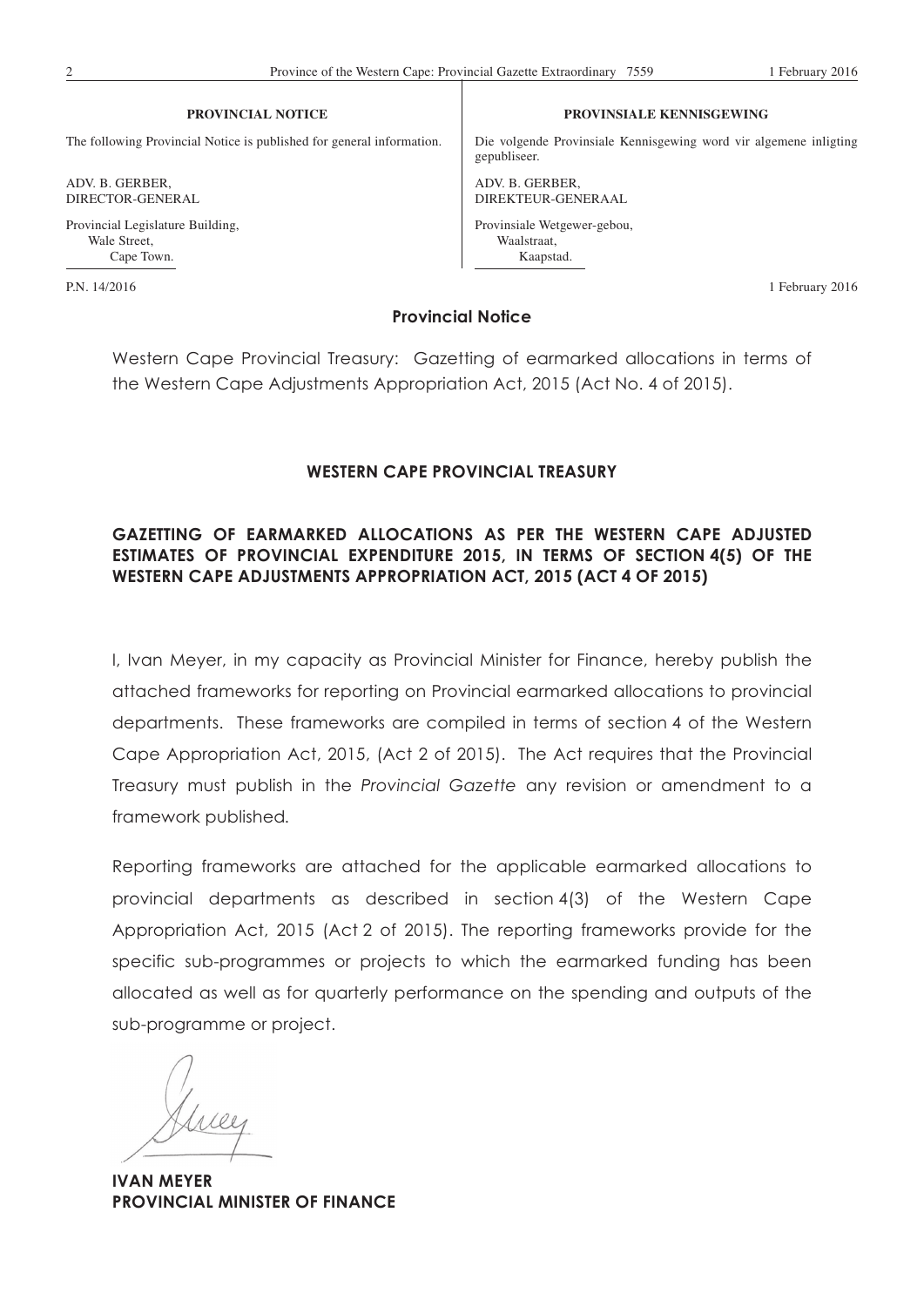P.K. 14/2016 1 Februarie 2016

## **Provinsiale Kennisgewing**

Wes-Kaapse Provinsiale Tesourie: Publisering van geoormerkte toekennings ingevolge die Wes-Kaapse Aansuiweringsbegrotingswet, 2015 (Wet 4 van 2015).

### **WES-KAAPSE PROVINSIALE TESOURIE**

# **PUBLISERING VAN GEOORMERKTE TOEKENNINGS SOOS PER DIE WES-KAAPSE AANSUIWERINGSBEGROTING, 2015, INGEVOLGE ARTIKEL 4(5) VAN DIE WES-KAAPSE AANSUIWERINGSBEGROTINGSWET, 2015 (WET 4 VAN 2015)**

Ek, Ivan Meyer, in my hoedanigheid as Provinsiale Minister van Finansies, publiseer hiermee die aangehegte raamwerk vir die verslagdoening oor Provinsiale geoormerkte toekennings aan provinsiale departemente. Hierdie raamwerke is saamgestel ingevolge artikel 4(2) van die Wes-Kaapse Begrotingswet, 2015 (Wet 2 van 2015). Die Wet bepaal dat die Provinsiale Tesourie in die *Provinsiale Koerant* enige veranderings aan die gepubliseerde raamwerk moet publiseer.

Verslagdoening raamwerke is aangeheg vir die toepaslike geoormerkte toekennings aan provinsiale departemente soos beskryf in artikel 4(3) van die Wes-Kaapse Begrotingswet, 2015 (Wet 2 van 2015). Die verslagdoening raamwerke maak voorsiening vir die spesifieke sub-programme of projekte waarvoor die geoormerkte toekennings gemaak is, sowel as vir die kwartaallikse vordering met die spandering en uitsette van die sub-programme of projekte.

**IVAN MEYER PROVINSIALE MINISTER VAN FINANSIES**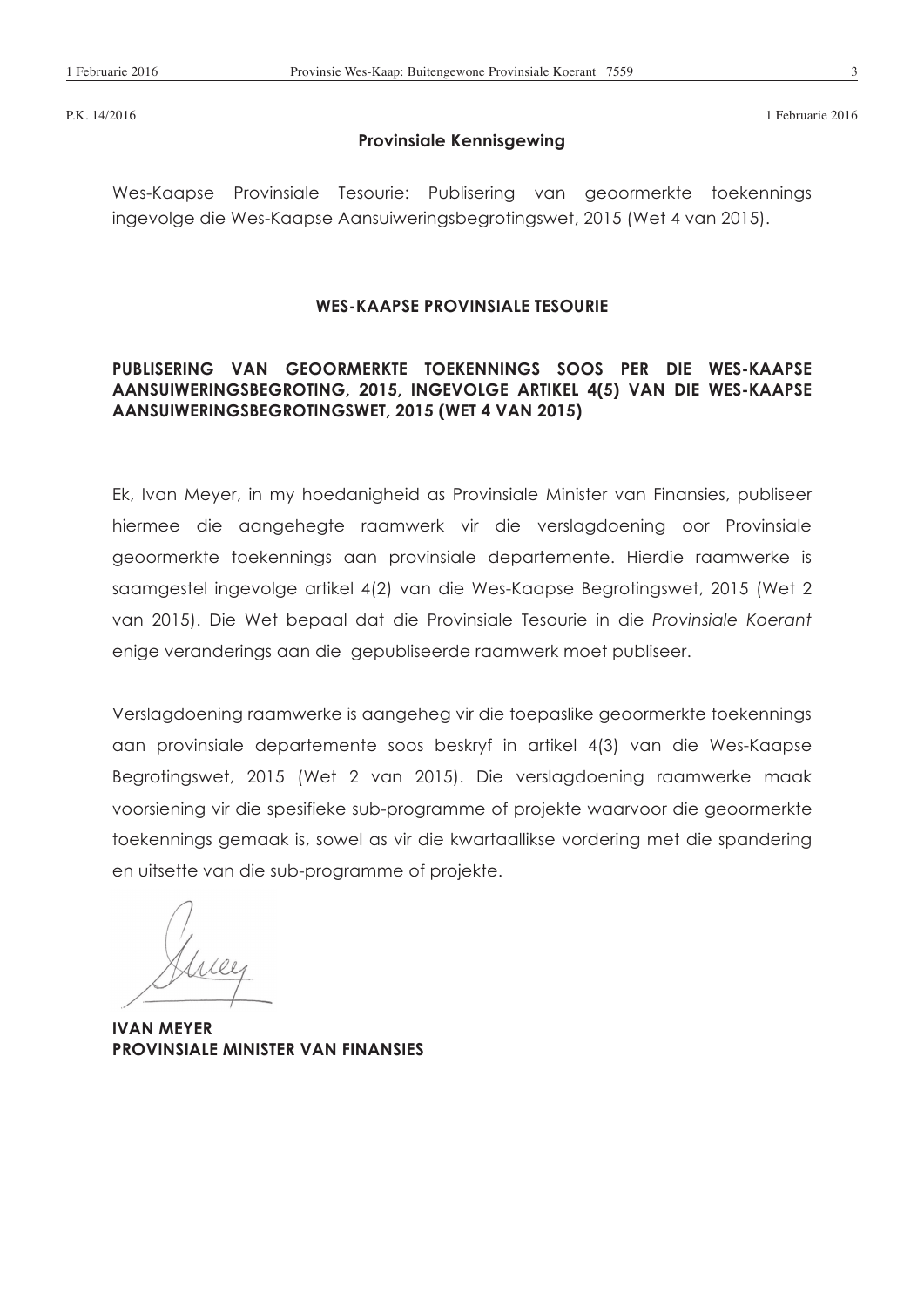| I                   |
|---------------------|
|                     |
|                     |
| J                   |
|                     |
| ı                   |
|                     |
|                     |
|                     |
|                     |
|                     |
|                     |
|                     |
| j<br>$\overline{a}$ |
|                     |
|                     |
|                     |
|                     |
|                     |
|                     |
|                     |
|                     |
|                     |
|                     |
|                     |
|                     |
|                     |
|                     |
|                     |
|                     |
| J<br>į              |
|                     |
|                     |
| .<br>(<br>I         |
|                     |
|                     |
|                     |
|                     |
|                     |
|                     |
|                     |
|                     |

| WESTERN CAPE EARMARKED ALLOCATIONS 2015/16                          |                                         |                                                     |                       |                          |                                       |                                                 |                                     |                          |                                     |                                          |                                   |
|---------------------------------------------------------------------|-----------------------------------------|-----------------------------------------------------|-----------------------|--------------------------|---------------------------------------|-------------------------------------------------|-------------------------------------|--------------------------|-------------------------------------|------------------------------------------|-----------------------------------|
| VOTE 1: DEPARTMENT OF THE PREMIER                                   |                                         |                                                     |                       |                          | Name of Allocation: Broadband project |                                                 |                                     |                          |                                     |                                          |                                   |
| Programme 4: Centre for E-Innovation                                |                                         |                                                     | Purpose:              |                          |                                       | To Connect WC Government Buildings to Broadband |                                     |                          |                                     |                                          |                                   |
| Financial Information                                               |                                         |                                                     |                       |                          |                                       |                                                 |                                     |                          |                                     |                                          |                                   |
|                                                                     | Performance                             |                                                     | $\overline{6}$        |                          | ဗွ                                    | ဗိ                                              |                                     | $\mathcal{L}$            |                                     |                                          | Revised                           |
| Sub-programme                                                       | Indicator or<br>deliverable/<br>project | Expenditure<br>Projected                            | Expenditure<br>Actual | Expenditure<br>Projected | Expenditure<br>Actual                 | Expenditure<br>Projected                        | Expenditure<br>Projected<br>Revised | Expenditure<br>Projected | Expenditure<br>Projected<br>Revised | Expenditure<br>Projected<br><b>Total</b> | Expenditure<br>Projected<br>Total |
|                                                                     | milestone                               | <b>R'000</b>                                        | <b>R'000</b>          | <b>R'000</b>             | <b>R'000</b>                          | <b>R'000</b>                                    | <b>R'000</b>                        | <b>R'000</b>             | <b>R'000</b>                        | <b>R'000</b>                             | <b>R'000</b>                      |
| Government and<br>Communications<br>4.4: Connected<br>Unified       | Number of sites<br>connected            | 40172                                               | 100                   | 56 380                   | 13839                                 | 65458                                           | 17515                               | 74973                    | 152 530                             | 236 984                                  | 183984                            |
| <b>Total</b>                                                        |                                         | 40 172                                              | $\overline{0}$        | 56380                    | 13839                                 | 65458                                           | 17515                               | 74973                    | 152530                              | 236 984                                  | 183 984                           |
| List of indicators included in the APP<br>Non-financial information |                                         |                                                     |                       |                          |                                       |                                                 |                                     |                          |                                     |                                          |                                   |
| Sub-programme                                                       |                                         |                                                     |                       |                          |                                       | Programme Performance Indicator                 |                                     |                          |                                     |                                          |                                   |
| Government and<br>Communications<br>4.4: Connected<br>Unified       |                                         | Number of sites connected - 946 sites connected out |                       |                          | of a projected 1,224 sites.           |                                                 |                                     |                          |                                     |                                          |                                   |

| Programme Performance Indicator | lumber of sites connected - 946 sites connected out of a projected 1,224 sites. |
|---------------------------------|---------------------------------------------------------------------------------|
| Sub-programme                   | Government and<br>Communications<br>1.4: Connected<br>Jnified                   |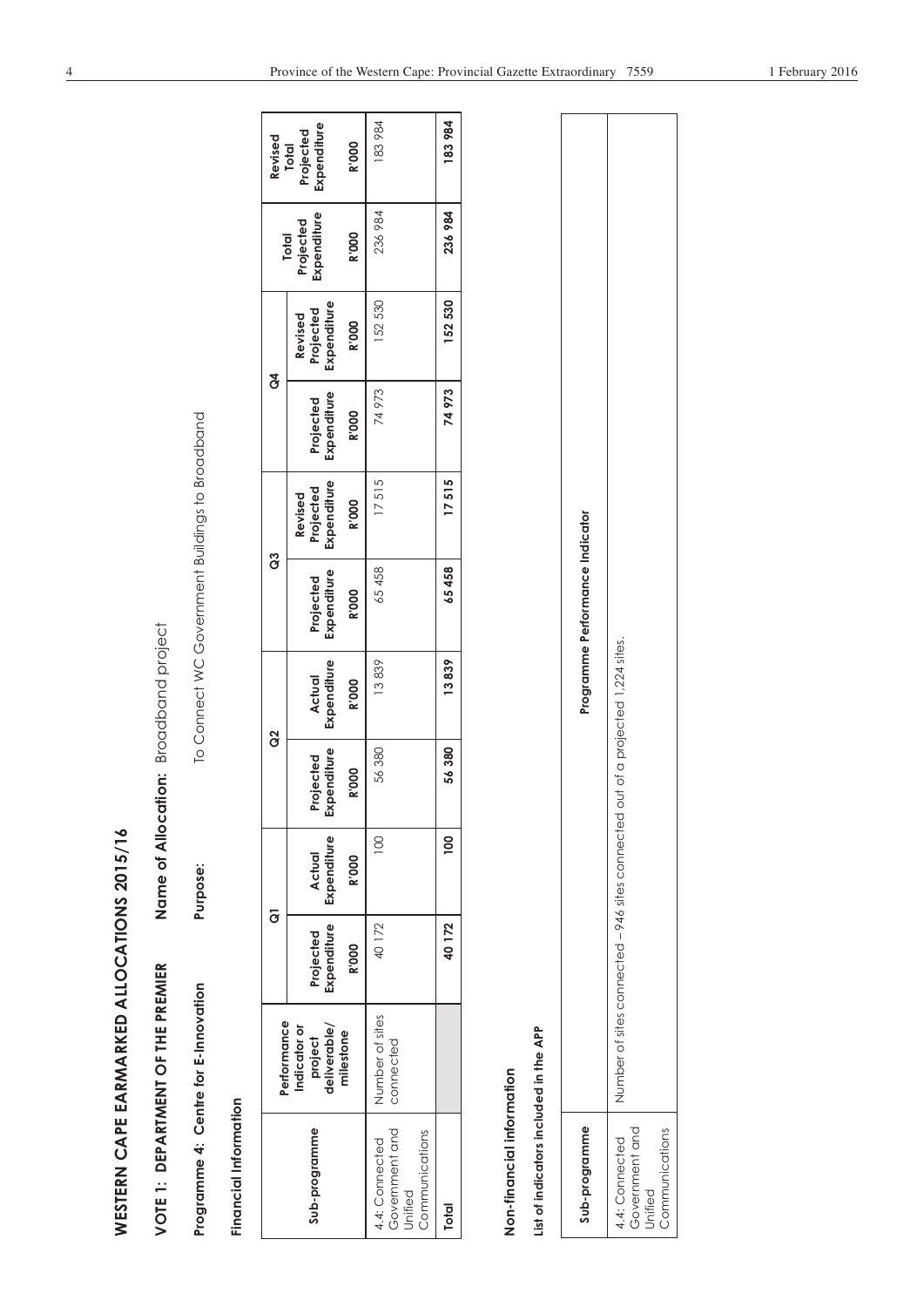| I      |
|--------|
|        |
|        |
|        |
|        |
|        |
|        |
| ľ      |
|        |
|        |
|        |
| j      |
|        |
|        |
|        |
|        |
|        |
|        |
|        |
|        |
|        |
|        |
|        |
| Ï      |
|        |
|        |
| ۔<br>ا |
|        |
|        |
|        |
|        |
|        |
|        |
|        |

| VOTE 3: PROVINCIAL TREASURY      | Name of Allocation: | Municipal support (strengthening of governance)                                                                                                                                           |
|----------------------------------|---------------------|-------------------------------------------------------------------------------------------------------------------------------------------------------------------------------------------|
| rogramme 2: Sustainable Resource | urpose:             | Aunicipalities to improve overall financial governance within municipalities inclusive of<br>To provide financial assistance to Management                                                |
|                                  |                     | optimising and administration of revenue, improving credibility and responsiveness of municipal<br>budgets, improving of municipal audit outcomes and addressing institutional challenges |

# Financial Information **Financial Information**

| Revised                                                          | Projected<br>Expenditure<br><b>Total</b><br><b>R'000</b> | 17257                                   | 17257        |
|------------------------------------------------------------------|----------------------------------------------------------|-----------------------------------------|--------------|
| <b>Total</b>                                                     | Expenditure<br>Projected<br><b>R'000</b>                 | 24831                                   | 24831        |
| ð                                                                | Projected<br>Expenditure<br>Revised<br><b>R'000</b>      | 983                                     | 983          |
|                                                                  | Projected<br>Expenditure<br><b>R'000</b>                 |                                         |              |
| ဗွ                                                               | Expenditure<br>Projected<br>Revised<br><b>R'OOO</b>      | 16274                                   | 16274        |
|                                                                  | Expenditure<br>Projected<br><b>R'000</b>                 | 24831                                   | 24831        |
| g                                                                | Expenditure<br><b>Actual</b><br><b>R'000</b>             |                                         |              |
|                                                                  | Expenditure<br>Projected<br><b>R'000</b>                 |                                         |              |
|                                                                  | <b>Actual</b><br><b>R'000</b>                            |                                         |              |
|                                                                  | Expenditure   Expenditure<br>Projected<br><b>R'000</b>   |                                         |              |
| indicator or project<br>Performance<br>deliverable/<br>milestone |                                                          | mplementation<br>on MFMA                |              |
|                                                                  | Sub-programme                                            | 2.4: Public Finance   Number of reports | <b>Total</b> |

# Non-financial information **Non-financial information**

# List of indicators included in the APP **List of indicators included in the APP**

| 2                      | ¢<br>j<br>í<br>mme <sub>1</sub>                                                              |
|------------------------|----------------------------------------------------------------------------------------------|
| olic Finance<br>$-1.1$ | S<br>$\dot{\epsilon}$<br>$\frac{1}{2}$<br>:<br>AENA A<br>dumber of reports on<br>)<br>2<br>2 |
|                        |                                                                                              |

# Performance areas not included in the APP **Performance areas not included in the APP**

|                | Revised<br>Annual<br>Target                       | 100%                                                                                   |
|----------------|---------------------------------------------------|----------------------------------------------------------------------------------------|
|                | Annual<br>Target                                  | 100%                                                                                   |
|                | Revised<br>Target                                 | 5.7%                                                                                   |
| $\mathfrak{F}$ | Target                                            |                                                                                        |
| ී              | Revised<br>Target                                 | 94.3%                                                                                  |
|                | Target                                            |                                                                                        |
| $\frac{1}{2}$  | <b>Actual</b>                                     | 88                                                                                     |
|                | Target                                            | 00%                                                                                    |
|                | <b>Actual</b>                                     |                                                                                        |
|                | Target                                            |                                                                                        |
| Performance    | Indicator or project<br>deliverable/<br>milestone | received assessed<br>against allocation<br>Percentage of<br>pusiness plans<br>criteria |
|                | Sub-programme/<br>Project                         | 2.4: Public Finance                                                                    |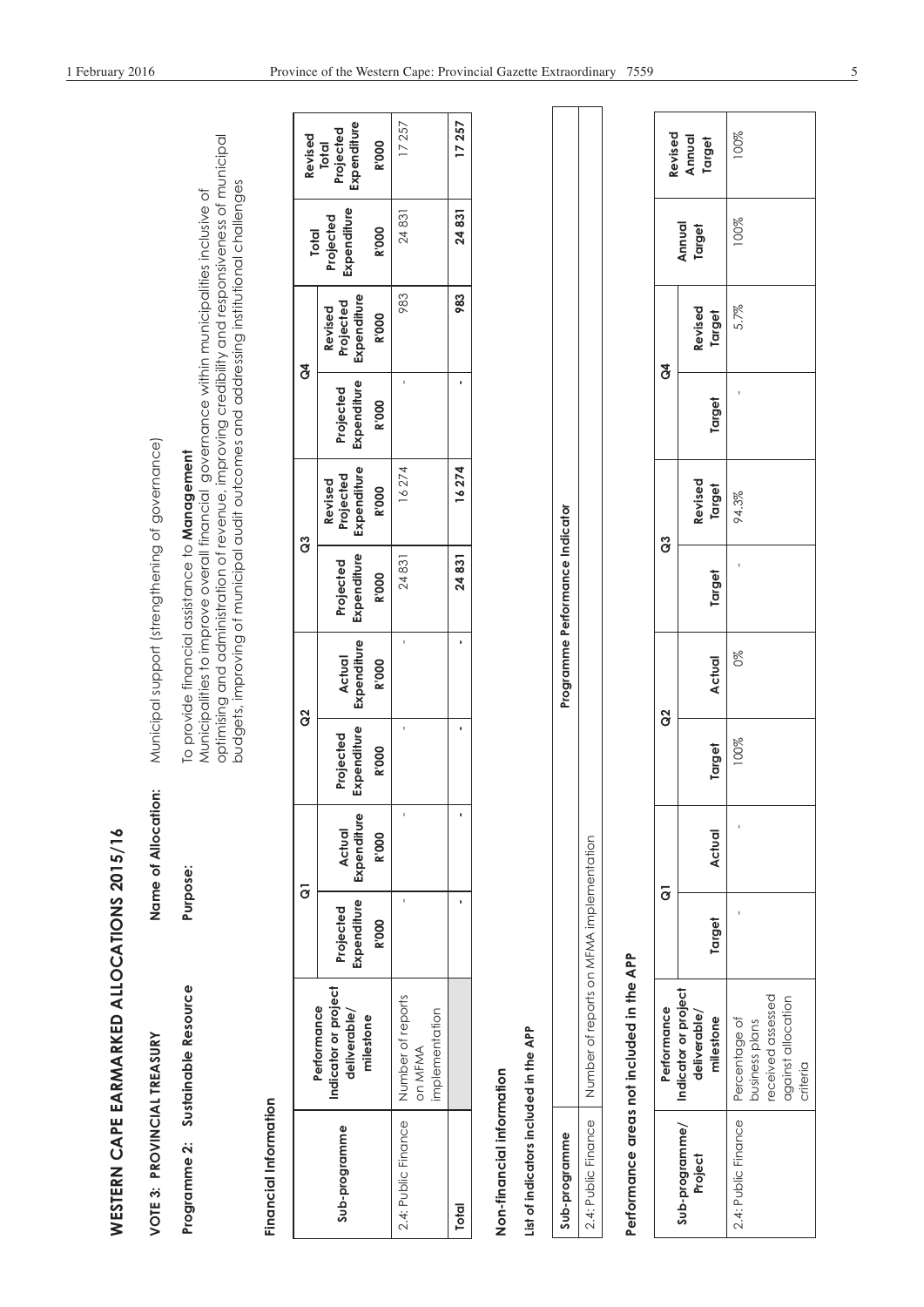| WESTERN CAPE EARMARKED ALLOCATIONS 2015/16                              |                                                                                              |                                                                                                                                                                                |                          |                                                                                                                                                |                          |                          |                                                                                                 |
|-------------------------------------------------------------------------|----------------------------------------------------------------------------------------------|--------------------------------------------------------------------------------------------------------------------------------------------------------------------------------|--------------------------|------------------------------------------------------------------------------------------------------------------------------------------------|--------------------------|--------------------------|-------------------------------------------------------------------------------------------------|
| AFFAIRS AND DEVELOPMENT PLANNING<br>VOTE 9: DEPARTMENT OF ENVIRONMENTAL |                                                                                              | Name of Allocation:                                                                                                                                                            |                          | (WCNCB): Disaster Prevention Measures: Management of wildfires, floods and other risks<br>Western Cape Nature Conservation Board               |                          |                          |                                                                                                 |
| Programme 5: Biodiversity Management<br>Financial Information           |                                                                                              | Purpose:                                                                                                                                                                       |                          | development, by managing biodiversity, and its components, processes, habitats and functions.<br>Effectively mitigate threats to biodiversity. |                          |                          | Promote equitable and sustainable use of ecosystem goods and services to contribute to economic |
|                                                                         |                                                                                              |                                                                                                                                                                                | $\overline{c}$           | $\frac{2}{3}$                                                                                                                                  | ဗိ                       | $\mathfrak{F}$           |                                                                                                 |
| Sub-programme                                                           |                                                                                              | Performance Indicator or project<br>deliverable/milestone                                                                                                                      | Expenditure<br>Projected | Expenditure<br>Projected                                                                                                                       | Expenditure<br>Projected | Expenditure<br>Projected | <b>Total Projected</b><br>Expenditure                                                           |
|                                                                         |                                                                                              |                                                                                                                                                                                | <b>R'000</b>             | <b>R'000</b>                                                                                                                                   | <b>R'000</b>             | <b>R'000</b>             | <b>R'000</b>                                                                                    |
| 5.2: Western Cape Nature<br>Conservation Board                          | Reactive wildfire suppression<br>Roads damaged in floods<br>prescribed burning.<br>Fire Wise | Awareness Programmes including<br>Upgraded to Grootvadersbosch<br>Develop and utilise fire contract<br>teams for firebreaks, fire fighting,<br>Pro-active wildfire prevention: |                          |                                                                                                                                                | 1239                     | 7761                     | 9000                                                                                            |
| Total                                                                   |                                                                                              |                                                                                                                                                                                |                          | $\blacksquare$                                                                                                                                 | 1239                     | 7761                     | 9000                                                                                            |
| List of indicators included in the APP<br>Non-financial information     |                                                                                              |                                                                                                                                                                                |                          |                                                                                                                                                |                          |                          |                                                                                                 |
| Sub-programme                                                           |                                                                                              |                                                                                                                                                                                |                          | Programme Performance Indicator                                                                                                                |                          |                          |                                                                                                 |
| 5.2: Western Cape Nature<br>Conservation Board                          |                                                                                              | Percentage of area of state managed protected areas assessed with a METT score above 67%<br>Oversight report on the performance of CapeNature                                  |                          |                                                                                                                                                |                          |                          |                                                                                                 |

| Programme Performance Indicator | of area of state managed protected areas assessed with a METI score above 67%<br>port on the performance of CapeNature<br>wersight rep<br>ercentage |
|---------------------------------|-----------------------------------------------------------------------------------------------------------------------------------------------------|
| Sub-programme                   | Φ<br>3.2: Western Cape Nature<br>Conservation Board                                                                                                 |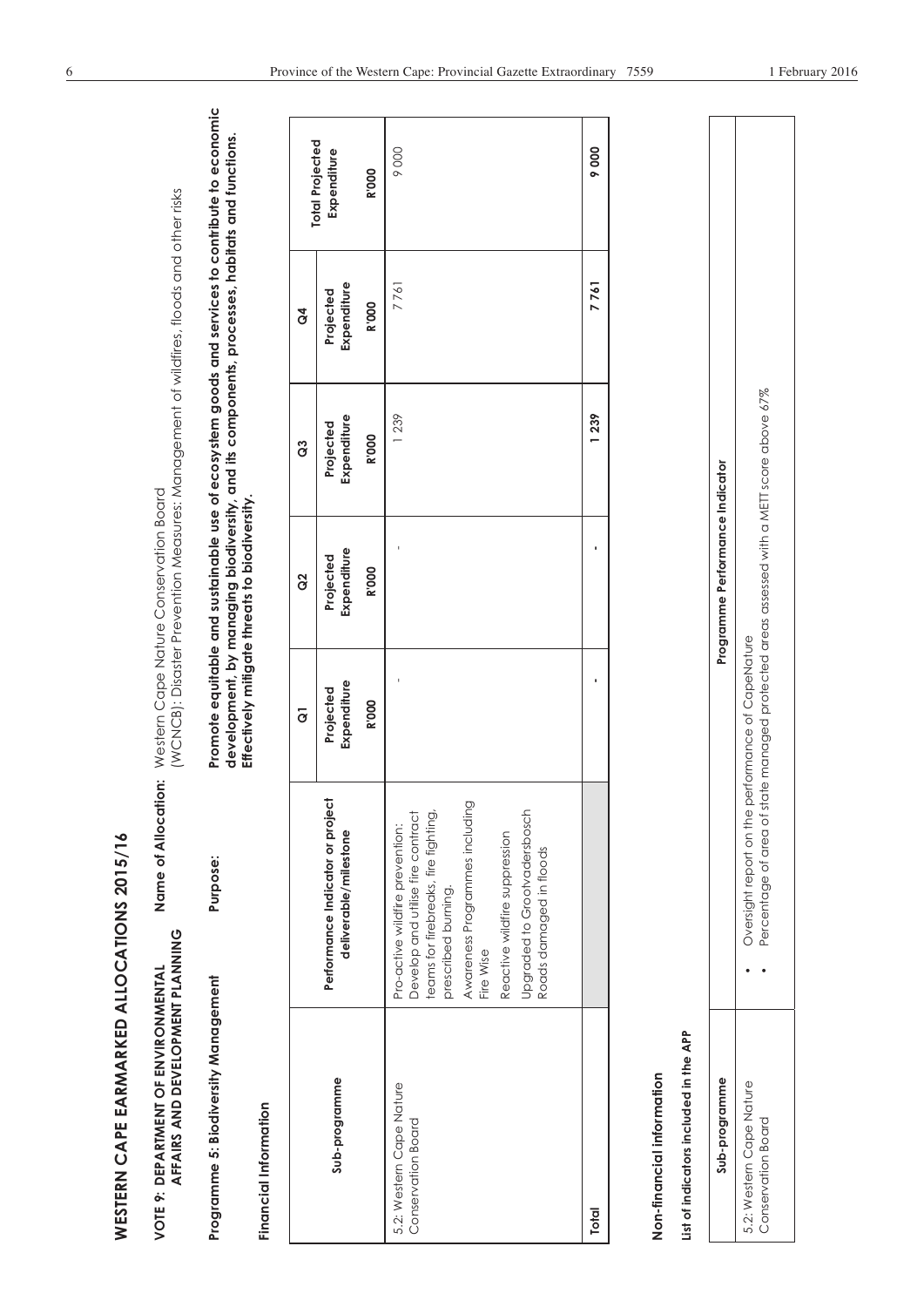| í |
|---|

# List of indicators included in the CapeNature APP **List of indicators included in the CapeNature APP**

| Programme Performance Indicator |                                                                                                                                                                                                                               |  |
|---------------------------------|-------------------------------------------------------------------------------------------------------------------------------------------------------------------------------------------------------------------------------|--|
|                                 | Percentage of area of state managed protected areas assessed with a METI score above 67%<br>arated Catchment Management Strategic Plan developed<br>lumber of protected area management plans implemented<br>CapeNature Inter |  |
| Sub-programme                   | 3.1: Conservation management                                                                                                                                                                                                  |  |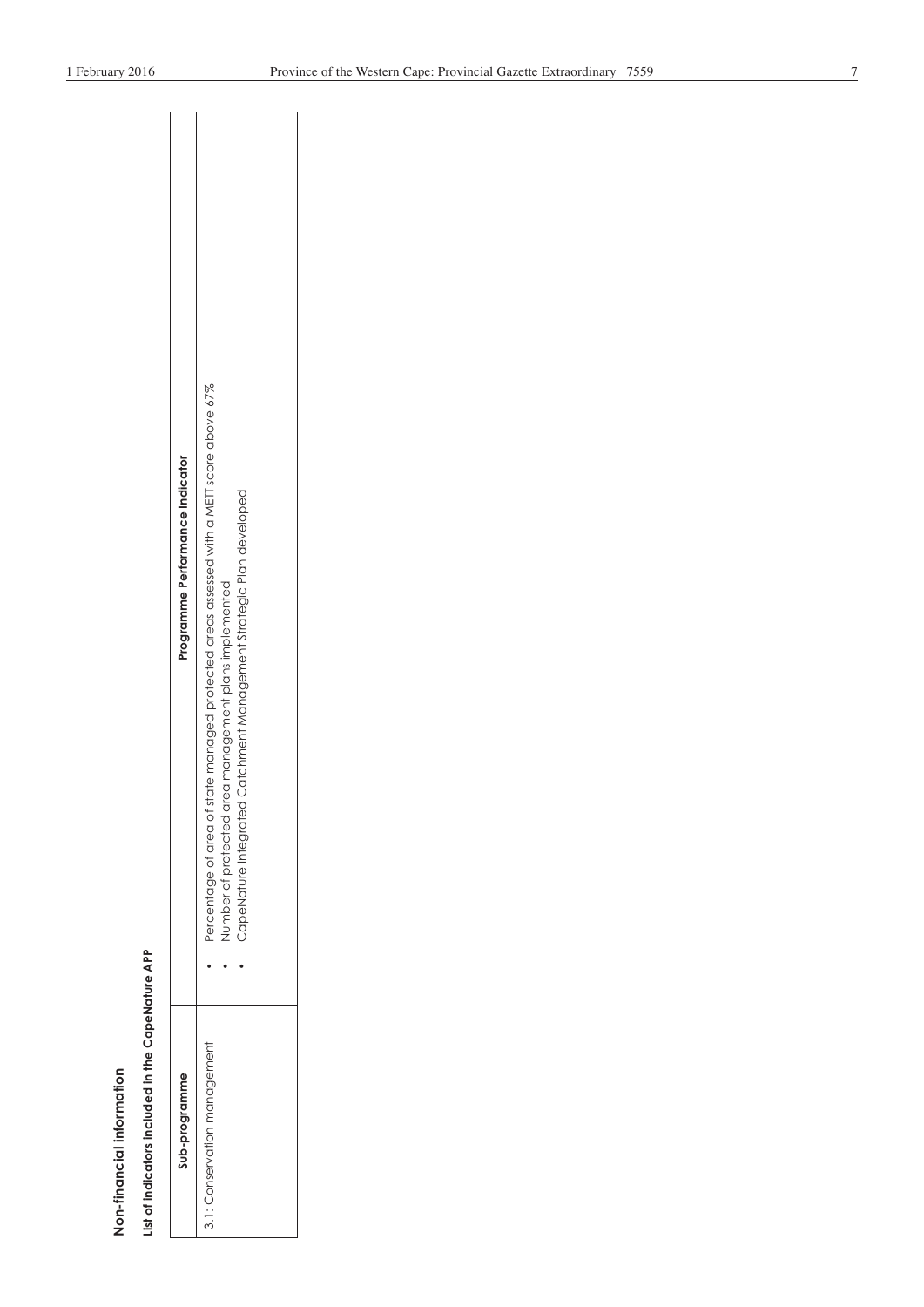| l      |
|--------|
|        |
|        |
| ľ      |
|        |
| ı      |
|        |
| l<br>I |
|        |
|        |
|        |
|        |
|        |
|        |
|        |
|        |
|        |
|        |
|        |
|        |
|        |
|        |
|        |
|        |
|        |
|        |
|        |
|        |
|        |
|        |
|        |
|        |
|        |
| í<br>< |
|        |
|        |
|        |
|        |
|        |
| ı<br>ī |
|        |
|        |
| i      |
| j      |

| VOTE 12: DEPARTMENT OF ECONOMI | sentants.<br><b>fion:</b> Cape Town International Car<br>ה הו מווהרמי                |
|--------------------------------|--------------------------------------------------------------------------------------|
|                                | )<br>)<br>)<br>ミラリン                                                                  |
| DEVELOPMENT & TOURISM          | . <sup>194</sup> y11td (Convenco): Expanding of the Cape Town Inter-<br>anta Company |
|                                | くときく<br>Consorting                                                                   |

|                                        | WESTERN CAPE EARMARKED ALLOCATIONS 2015/16           |                          |                                             |                          |                                                                                                                                          |                          |                                     |                          |                                     |                          |                                   |
|----------------------------------------|------------------------------------------------------|--------------------------|---------------------------------------------|--------------------------|------------------------------------------------------------------------------------------------------------------------------------------|--------------------------|-------------------------------------|--------------------------|-------------------------------------|--------------------------|-----------------------------------|
| VOTE 12:                               | DEPARTMENT OF ECONOMIC<br>DEVELOPMENT & TOURISM      |                          | Name of Allocation:                         |                          | Centre Company (Pty) Ltd (Convenco): Expanding of the Cape Town International<br>Cape Town International Convention<br>Convention Centre |                          |                                     |                          |                                     |                          |                                   |
|                                        | Programme 3: Trade and Sector Development            |                          | Purpose:                                    |                          | For the expansion of the Cape Town International Convention Centre (CTICC)                                                               |                          |                                     |                          |                                     |                          |                                   |
| Financial Information                  |                                                      |                          |                                             |                          |                                                                                                                                          |                          |                                     |                          |                                     |                          |                                   |
|                                        | Performance                                          |                          | $\overline{g}$                              |                          | g                                                                                                                                        |                          | <b>8</b>                            | $\mathcal{L}$            |                                     | <b>Total</b>             | Revised                           |
| Sub-programme                          | deliverable/<br>Indicator or<br>project              | Expenditure<br>Projected | Expenditure<br>Actual                       | Expenditure<br>Projected | Expenditure<br><b>Actual</b>                                                                                                             | Expenditure<br>Projected | Expenditure<br>Projected<br>Revised | Expenditure<br>Projected | Expenditure<br>Projected<br>Revised | Expenditure<br>Projected | Expenditure<br>Projected<br>Total |
|                                        | milestone                                            | <b>R'000</b>             | <b>R'000</b>                                | <b>R'000</b>             | <b>R'000</b>                                                                                                                             | <b>R'000</b>             | <b>R'000</b>                        | <b>R'000</b>             | <b>R'000</b>                        | <b>R'000</b>             | <b>R'000</b>                      |
| 3.3: Strategic<br>Initiatives          | infrastructure<br>Number of<br>supported<br>projects | 70000                    |                                             | 10000                    |                                                                                                                                          |                          | 15000                               |                          |                                     | 80000                    | 15000                             |
| <b>Total</b>                           |                                                      | 70000                    |                                             | 10000                    |                                                                                                                                          |                          | 15000                               |                          |                                     | 80000                    | 15000                             |
| Non-financial information              |                                                      |                          |                                             |                          |                                                                                                                                          |                          |                                     |                          |                                     |                          |                                   |
| List of indicators included in the APP |                                                      |                          |                                             |                          |                                                                                                                                          |                          |                                     |                          |                                     |                          |                                   |
|                                        | Sub-programme                                        |                          |                                             |                          |                                                                                                                                          |                          | Programme Performance Indicator     |                          |                                     |                          |                                   |
| 3.3: Strategic Initiatives             |                                                      |                          | Number of infrastructure projects supported |                          |                                                                                                                                          |                          |                                     |                          |                                     |                          |                                   |

| くそく<br>ī<br>ie Performance<br>֞֟׆<br>֟֩֟֩֟<br>ļ<br>$\overline{\phantom{a}}$ | 7<br>I<br>¢<br>ļ<br>֠<br>$\ddot{\dot{}}$<br>I<br>Ó<br>١<br>;<br>ì<br>ctri i Cti<br>J<br>J |
|-----------------------------------------------------------------------------|-------------------------------------------------------------------------------------------|
|                                                                             | י<br>וי<br>Ĵ<br><b>.</b><br>$\frac{1}{2}$                                                 |
| Sub-programme                                                               | ves<br>8.3: Strategic Initiativ<br>,<br>?                                                 |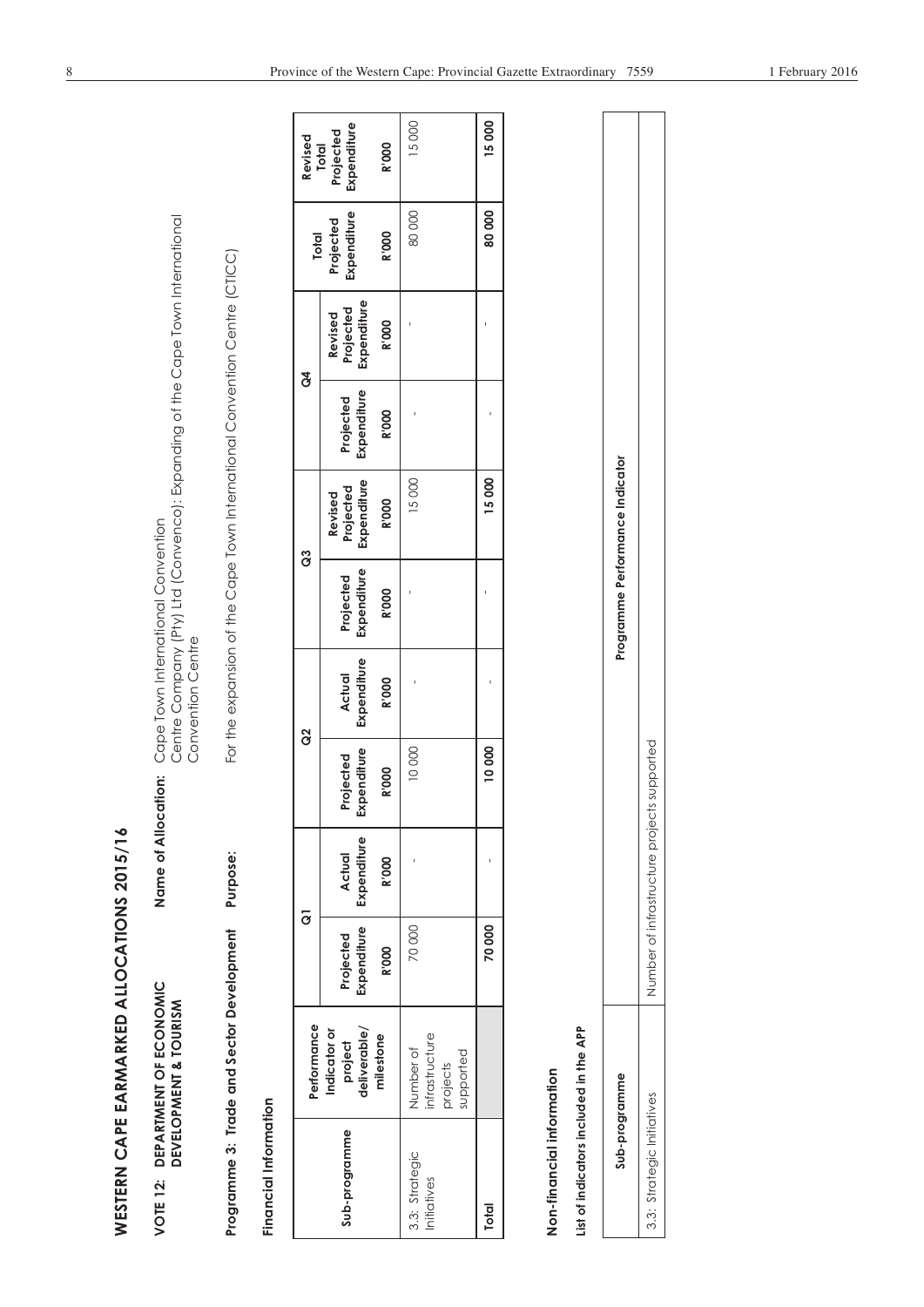| I      |
|--------|
| J      |
| I      |
|        |
|        |
|        |
|        |
|        |
| l      |
|        |
|        |
|        |
|        |
|        |
|        |
|        |
|        |
|        |
|        |
|        |
|        |
|        |
| l      |
|        |
| ı<br>l |
|        |
| i<br>l |
|        |
|        |
|        |
|        |
|        |
|        |
|        |

| Name of Allocation: Saldanha Bay IDZ Licensing Company (SB IDZ LiCo SOS Ltd): The development and<br>establishment of the Saldanha Bay Industrial Development Zone | The Development and establishment of the Saldanha Bay Industrial Zone |
|--------------------------------------------------------------------------------------------------------------------------------------------------------------------|-----------------------------------------------------------------------|
|                                                                                                                                                                    | <b>Purpose:</b>                                                       |
| DEVELOPMENT AND TOURISM<br>VOTE 12: DEPARTMENT OF ECONOMIC                                                                                                         | Programme 3: Trade and Sector Development                             |

Financial Information **Financial Information** 

|                | <b>Total Projected</b><br>Expenditure                     | <b>R'000</b> | 28 958                                         | 28958        |
|----------------|-----------------------------------------------------------|--------------|------------------------------------------------|--------------|
| $\mathcal{L}$  | Projected<br>Expenditure                                  | <b>R'000</b> | 5458                                           | 5458         |
| G3             | Projected<br>Expenditure                                  | <b>R'000</b> | 14000                                          | 14000        |
| g              | Expenditure<br>Actual                                     | <b>R'000</b> |                                                |              |
| $\overline{c}$ | <b>Expenditure</b><br>Actual                              | <b>R'000</b> | 9500                                           | 9500         |
|                | Performance Indicator or project<br>deliverable/milestone |              | Number of infrastructure projects<br>supported |              |
|                | Sub-programme                                             |              | Strategic Initiatives                          | <b>Total</b> |

# Non-financial information **Non-financial information**

# **List of indicators included in the APP**  List of indicators included in the APP

| ertormo<br><b>Promine Ferman</b> | Ò<br>$\frac{1}{2}$<br>)<br>2<br>.<br>پاکستان<br>مان<br>$-10$<br>$\frac{1}{2}$<br>l<br>ule pir.<br>$\sim$ |
|----------------------------------|----------------------------------------------------------------------------------------------------------|
|                                  | $\overline{\phantom{a}}$<br>)<br>į<br>$\frac{1}{2}$<br>$\frac{1}{2}$<br>Î                                |
| rogramn<br>Sub-p                 | Strategic Initiatives                                                                                    |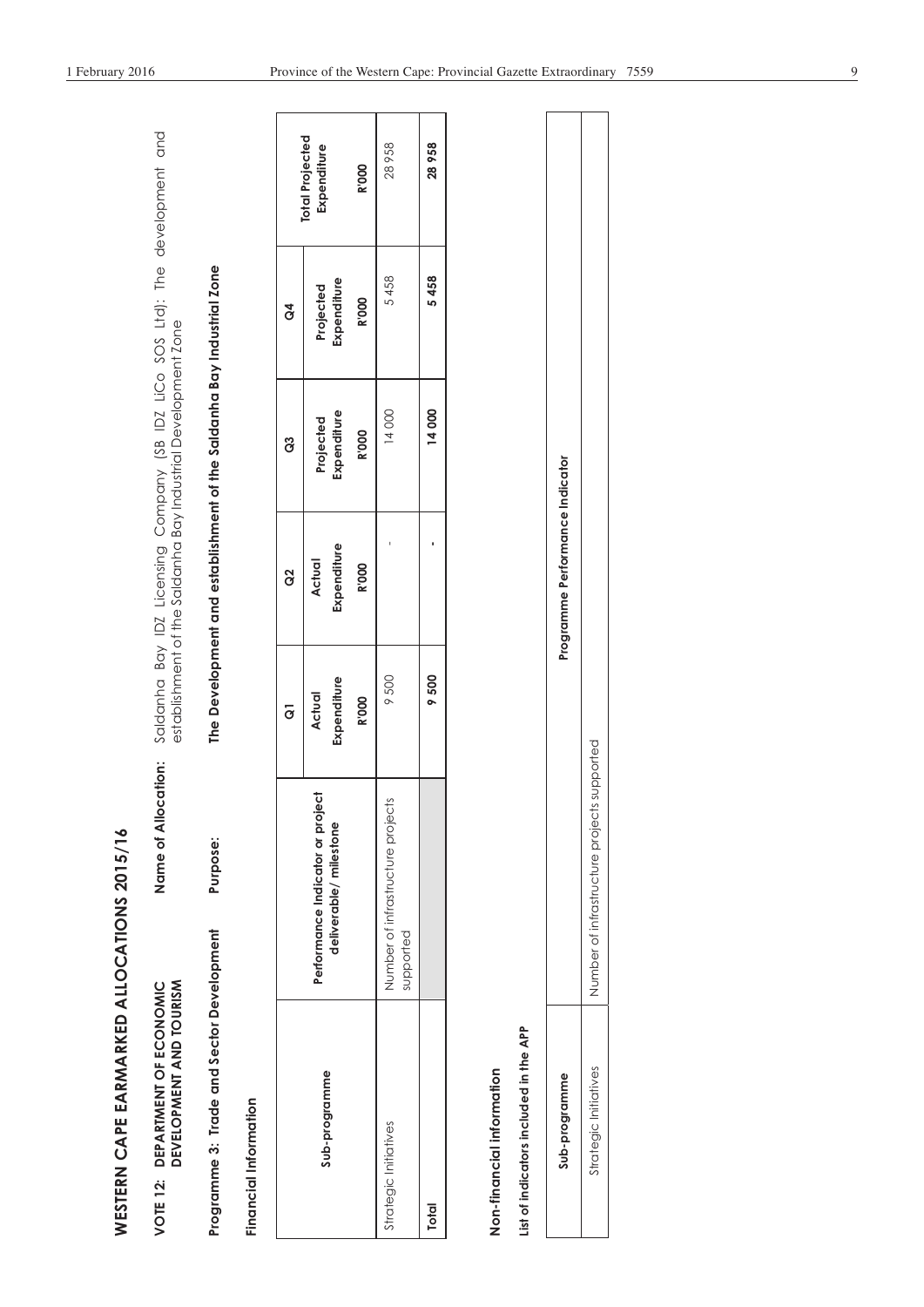| ı                    |
|----------------------|
| ı                    |
| $\ddot{\phantom{0}}$ |
| I                    |
|                      |
|                      |
|                      |
|                      |
|                      |
|                      |
| $\overline{a}$       |
| j                    |
|                      |
|                      |
|                      |
|                      |
|                      |
|                      |
|                      |
|                      |
|                      |
|                      |
|                      |
| Į.                   |
|                      |
| l                    |
| Í<br>l               |
|                      |
|                      |
|                      |
|                      |
|                      |
|                      |

| WESTERN CAPE EARMARKED ALLOCATIONS 2015/16 |                                                   |                          |                                        |                          |                                                                                |                                 |                                     |                          |                                     |                          |                                   |
|--------------------------------------------|---------------------------------------------------|--------------------------|----------------------------------------|--------------------------|--------------------------------------------------------------------------------|---------------------------------|-------------------------------------|--------------------------|-------------------------------------|--------------------------|-----------------------------------|
| VOTE 12:                                   | DEVELOPMENT AND TOURISM<br>DEPARTMENT OF ECONOMIC |                          |                                        |                          | Name of Allocation: Telecoms Broadband Strategy: Provincial Broadband Projects |                                 |                                     |                          |                                     |                          |                                   |
| Programme 3: Trade and Sector Development  |                                                   |                          | Purpose:                               |                          | To support the Broadband Initiative (Stream 2) projects                        |                                 |                                     |                          |                                     |                          |                                   |
| Financial Information                      |                                                   |                          |                                        |                          |                                                                                |                                 |                                     |                          |                                     |                          |                                   |
|                                            | Performance                                       |                          | $\overline{6}$                         |                          | g                                                                              |                                 | ဗိ                                  |                          | $\mathfrak{F}$                      | <b>Total</b>             | Revised                           |
| Sub-programme                              | deliverable/<br>Indicator or<br>project           | Expenditure<br>Projected | Expenditure<br>Actual                  | Expenditure<br>Projected | Expenditure<br>Actual                                                          | Expenditure<br>Projected        | Expenditure<br>Projected<br>Revised | Expenditure<br>Projected | Expenditure<br>Projected<br>Revised | Expenditure<br>Projected | Expenditure<br>Projected<br>Total |
|                                            | milestone                                         | <b>R'OOO</b>             | <b>R'000</b>                           | <b>R'000</b>             | <b>R'000</b>                                                                   | <b>R'000</b>                    | <b>R'000</b>                        | <b>R'000</b>             | <b>R'000</b>                        | <b>R'000</b>             | <b>R'000</b>                      |
| 3.3: Strategic<br>Initiatives              | broadband<br>Number of<br>supported<br>projects   | 5386                     | 4342                                   | 5755                     | 860                                                                            | 3190                            |                                     |                          |                                     | 14331                    | 5202                              |
| <b>Total</b>                               |                                                   | 5386                     | 4342                                   | 5755                     | 860                                                                            | 3190                            |                                     |                          |                                     | 14331                    | 5202                              |
| Non-financial information                  |                                                   |                          |                                        |                          |                                                                                |                                 |                                     |                          |                                     |                          |                                   |
| List of indicators included in the APP     |                                                   |                          |                                        |                          |                                                                                |                                 |                                     |                          |                                     |                          |                                   |
|                                            | Sub-programme                                     |                          |                                        |                          |                                                                                | Programme Performance Indicator |                                     |                          |                                     |                          |                                   |
| 3.3: Strategic Initiatives                 |                                                   |                          | Number of broadband projects supported |                          |                                                                                |                                 |                                     |                          |                                     |                          |                                   |

| e Performance |                                     |  |
|---------------|-------------------------------------|--|
|               | io<br>©<br>lumber of broadband proj |  |
| Sub-programme | 3.3: Strategic Initiatives          |  |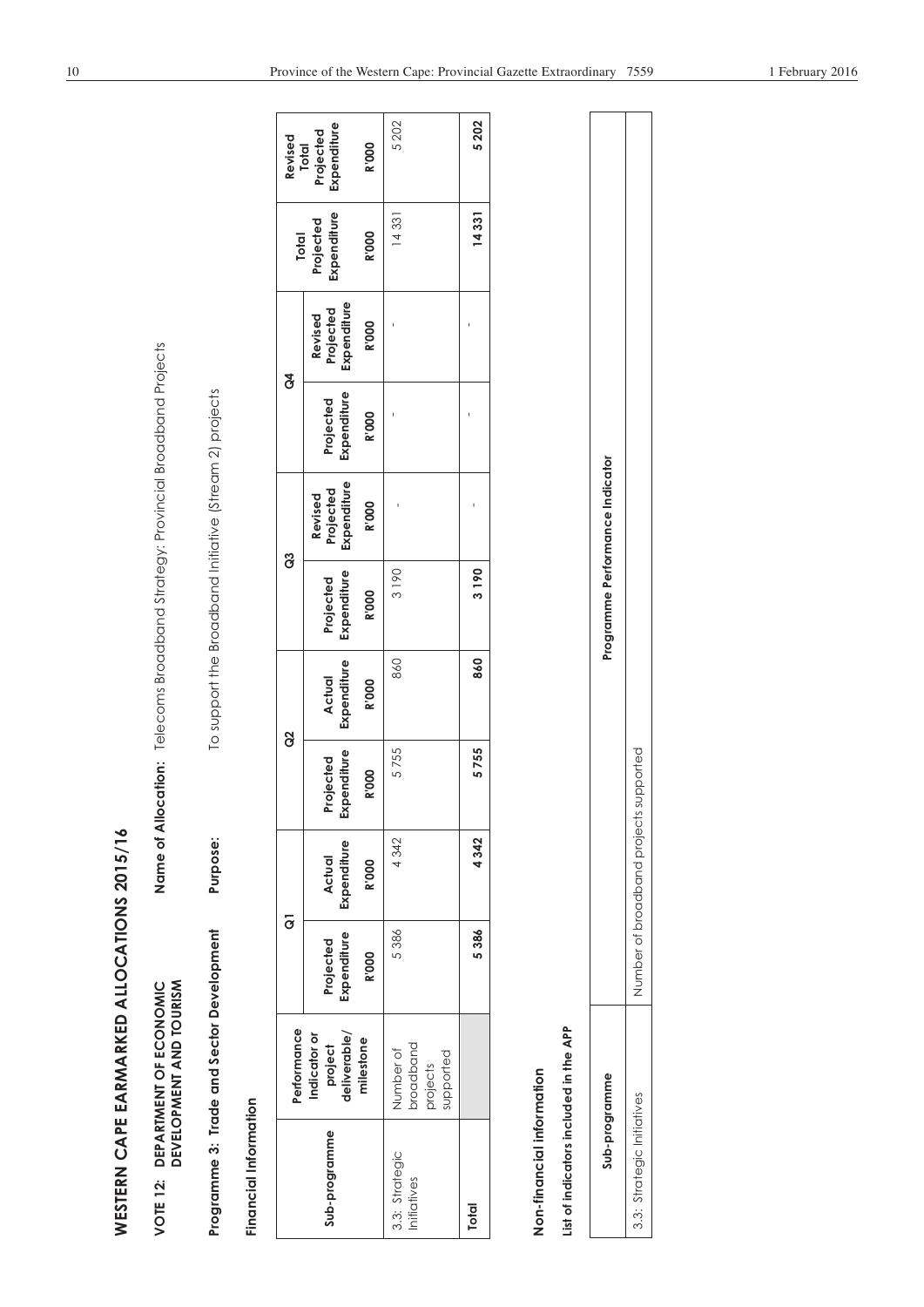| l                                                                                                  |
|----------------------------------------------------------------------------------------------------|
|                                                                                                    |
|                                                                                                    |
|                                                                                                    |
|                                                                                                    |
|                                                                                                    |
|                                                                                                    |
| I                                                                                                  |
|                                                                                                    |
|                                                                                                    |
| ֧֧֧֧֧֧֧֧֧֧֧֧֧֧֧֧֧֧֧֧֧֧֧֚֚֚֚֚֚֚֚֚֚֚֚֚֚֝֬֝֝֓֝֬֝֬֝֬֝֬֟֬֟֬֓֝֬֓֬֝֬֝֬֝֬֝֬֝֬֝֬֝֬֝֬֝֬֝֬֝<br>֧֪֪֧֪֧֧֧֧֝֝֬֬֩ |
|                                                                                                    |
|                                                                                                    |
|                                                                                                    |
|                                                                                                    |
|                                                                                                    |
| J                                                                                                  |
|                                                                                                    |
|                                                                                                    |
|                                                                                                    |
|                                                                                                    |
|                                                                                                    |
|                                                                                                    |
|                                                                                                    |
|                                                                                                    |
|                                                                                                    |
|                                                                                                    |
|                                                                                                    |
| ī                                                                                                  |
|                                                                                                    |
| ì                                                                                                  |
| I                                                                                                  |
| I                                                                                                  |
| $\frac{1}{4}$                                                                                      |
|                                                                                                    |
|                                                                                                    |
| Ĭ                                                                                                  |
|                                                                                                    |
|                                                                                                    |
|                                                                                                    |
|                                                                                                    |
|                                                                                                    |
|                                                                                                    |
|                                                                                                    |

| CILITIRAL<br>í<br>) |                |
|---------------------|----------------|
| Ğ<br>j              | AND CDODT      |
| <b>DEPARTMENT</b>   |                |
|                     | <b>AEEAIDC</b> |
|                     |                |
| $\frac{3}{2}$       |                |
| <b>J10/</b>         |                |

| WESTERN CAPE EARMARKED ALLOCATIONS 2015/16                          |                                                                                                |                          |                          |                                                                 |                          |                                       |
|---------------------------------------------------------------------|------------------------------------------------------------------------------------------------|--------------------------|--------------------------|-----------------------------------------------------------------|--------------------------|---------------------------------------|
| DEPARTMENT OF CULTURAL<br>AFFAIRS AND SPORT<br>VOTE <sub>13</sub> : | ation:<br>Name of Alloc                                                                        |                          |                          | Library infrastructure and maintenance in the metropolitan area |                          |                                       |
| Programme 3: Library Service                                        | Purpose:                                                                                       |                          |                          | To fund the Metro for library upgrades and library ICT projects |                          |                                       |
| Financial Information                                               |                                                                                                |                          |                          |                                                                 |                          |                                       |
|                                                                     |                                                                                                | $\overline{6}$           | 8                        | ွိ                                                              | $\overline{d}$           |                                       |
| Sub-programme                                                       | Performance Indicator or project<br>deliverable/milestone                                      | Expenditure<br>Projected | Expenditure<br>Projected | Expenditure<br>Projected                                        | Expenditure<br>Projected | <b>Total Projected</b><br>Expenditure |
|                                                                     |                                                                                                | <b>R'000</b>             | <b>R'000</b>             | <b>R'000</b>                                                    | <b>R'000</b>             | <b>R'000</b>                          |
| Library Services                                                    | Funding for ICT projects (various)<br>Funding for Library upgrades<br>(various CoCT libraries) | ı                        |                          | I                                                               | 5000                     | 5000                                  |
| <b>Total</b>                                                        |                                                                                                | ı                        | ı                        | ٠                                                               | 5000                     | 5000                                  |
| Non-financial information                                           |                                                                                                |                          |                          |                                                                 |                          |                                       |
| Performance areas not included in the APP                           |                                                                                                |                          |                          |                                                                 |                          |                                       |
|                                                                     | Performance Indicator or project                                                               | $\overline{\sigma}$      | g                        | 3                                                               | ð                        | Annual Target                         |
| Sub-programme/Project                                               | deliverable/milestone                                                                          | Target                   | Target                   | Target                                                          | Target                   |                                       |
| Metro Library Grant                                                 | Funding for Library upgrades<br>(various CoCT libraries)                                       | $\mathbf{I}$             | $\mathbf{I}$             | f,                                                              |                          |                                       |
| Metro Library Grant                                                 | Funding for ICT projects (various)<br>CoCT libraries)                                          |                          | $\mathbf I$              |                                                                 |                          | -                                     |

| Annual Target                    |                       |                                                          |                                                       |
|----------------------------------|-----------------------|----------------------------------------------------------|-------------------------------------------------------|
| ğ                                | Target                |                                                          |                                                       |
| ვ<br>შ                           | Target                |                                                          |                                                       |
| ္ပြ                              | Target                |                                                          |                                                       |
| $\overline{6}$                   | Target                |                                                          |                                                       |
| Performance Indicator or project | deliverable/milestone | Funding for Library upgrades<br>(various CoCT libraries) | Funding for ICT projects (various)<br>CoCT libraries) |
|                                  | Sub-programme/Project | Metro Library Grant                                      | Metro Library Grant                                   |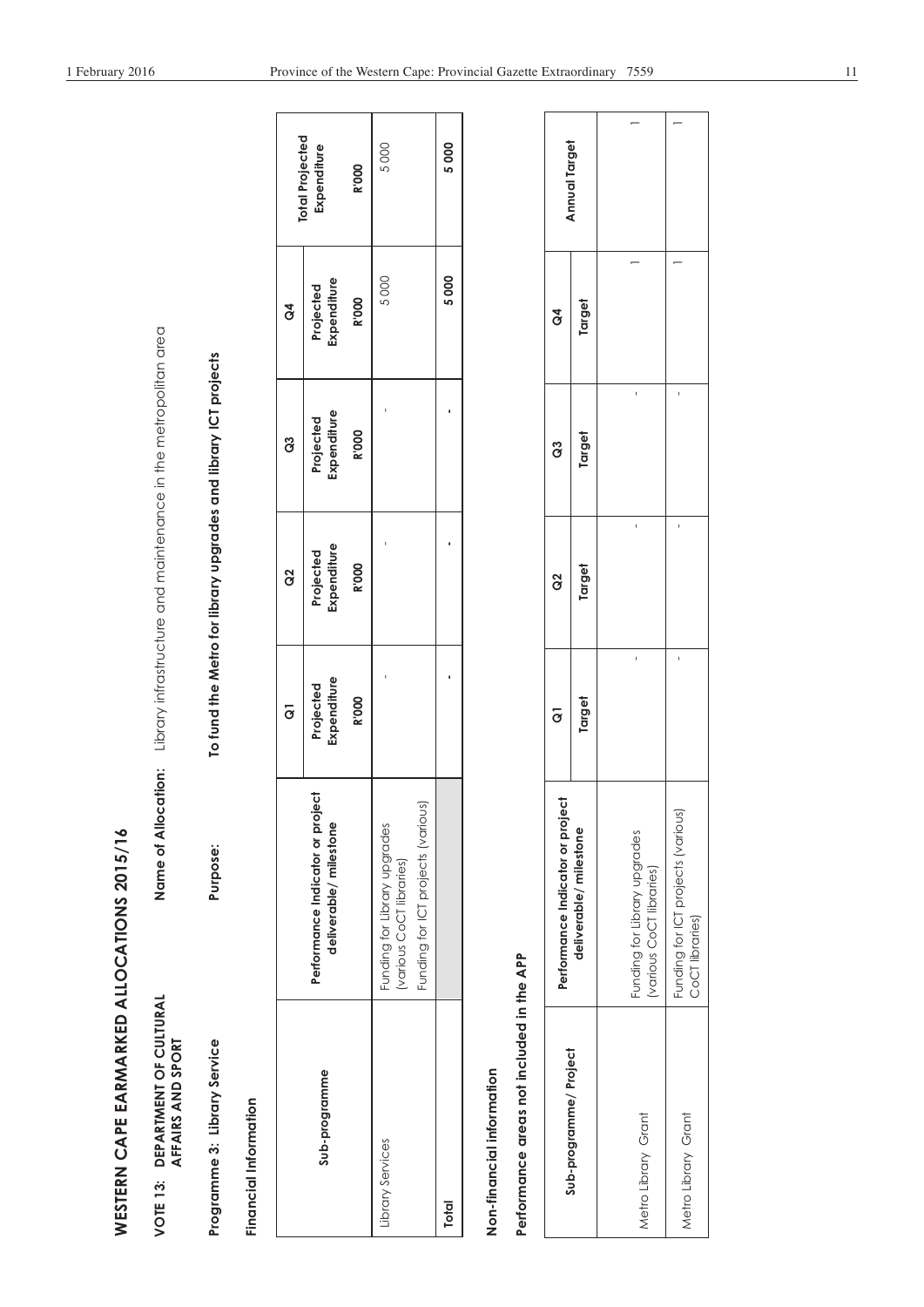| WESTERN CAPE EARMARKED ALLOCATIONS 2015/16                                |                                                                                                        |                          |                          |                                                                                                                                                              |                          |                        |
|---------------------------------------------------------------------------|--------------------------------------------------------------------------------------------------------|--------------------------|--------------------------|--------------------------------------------------------------------------------------------------------------------------------------------------------------|--------------------------|------------------------|
| VOTE 14: DEPARTMENT OF LOCAL<br>GOVERNMENT                                | Name of Allocation: Municipal support (strengthening of governance)                                    |                          |                          |                                                                                                                                                              |                          |                        |
| Programme 2: Local Governance                                             | Purpose:                                                                                               |                          |                          | To promote viable and sustainable developmental local governance, integrated and<br>sustainable planning and community participation in development process, |                          |                        |
| Financial Information                                                     |                                                                                                        |                          |                          |                                                                                                                                                              |                          |                        |
|                                                                           |                                                                                                        | $\overline{6}$           | g                        | ဒိ                                                                                                                                                           | $\overline{d}$           | <b>Total Projected</b> |
| Sub-programme                                                             | Performance Indicator or project<br>deliverable/milestone                                              | Expenditure<br>Projected | Expenditure<br>Projected | Expenditure<br>Projected                                                                                                                                     | Expenditure<br>Projected | Expenditure            |
|                                                                           |                                                                                                        | <b>R'000</b>             | <b>R'000</b>             | <b>R'000</b>                                                                                                                                                 | <b>R'000</b>             | <b>R'000</b>           |
| Capacity Development                                                      | targeted and integrated capacity<br>Municipalities supported through<br>building initiatives;          |                          |                          |                                                                                                                                                              | 2147                     | 2147                   |
| Public Participation                                                      | committee Impact Assessment.<br>Public Participation and ward                                          |                          |                          |                                                                                                                                                              | 500                      | 500                    |
| Governance and Specialised Support<br>Municipal Administration: Municipal | councillors and publication of by-<br>laws for Swellendam Municipality<br>643 library booklets for new |                          |                          |                                                                                                                                                              | 520                      | 520                    |
| Municipal Performance, Monitoring,<br>Reporting and Evaluation            | Standard Operating Procedures<br>Performance Management<br>Systems Support<br>Support;                 |                          |                          |                                                                                                                                                              | 520                      | 520                    |
| <b>Total</b>                                                              |                                                                                                        |                          |                          |                                                                                                                                                              | 3687                     | 3687                   |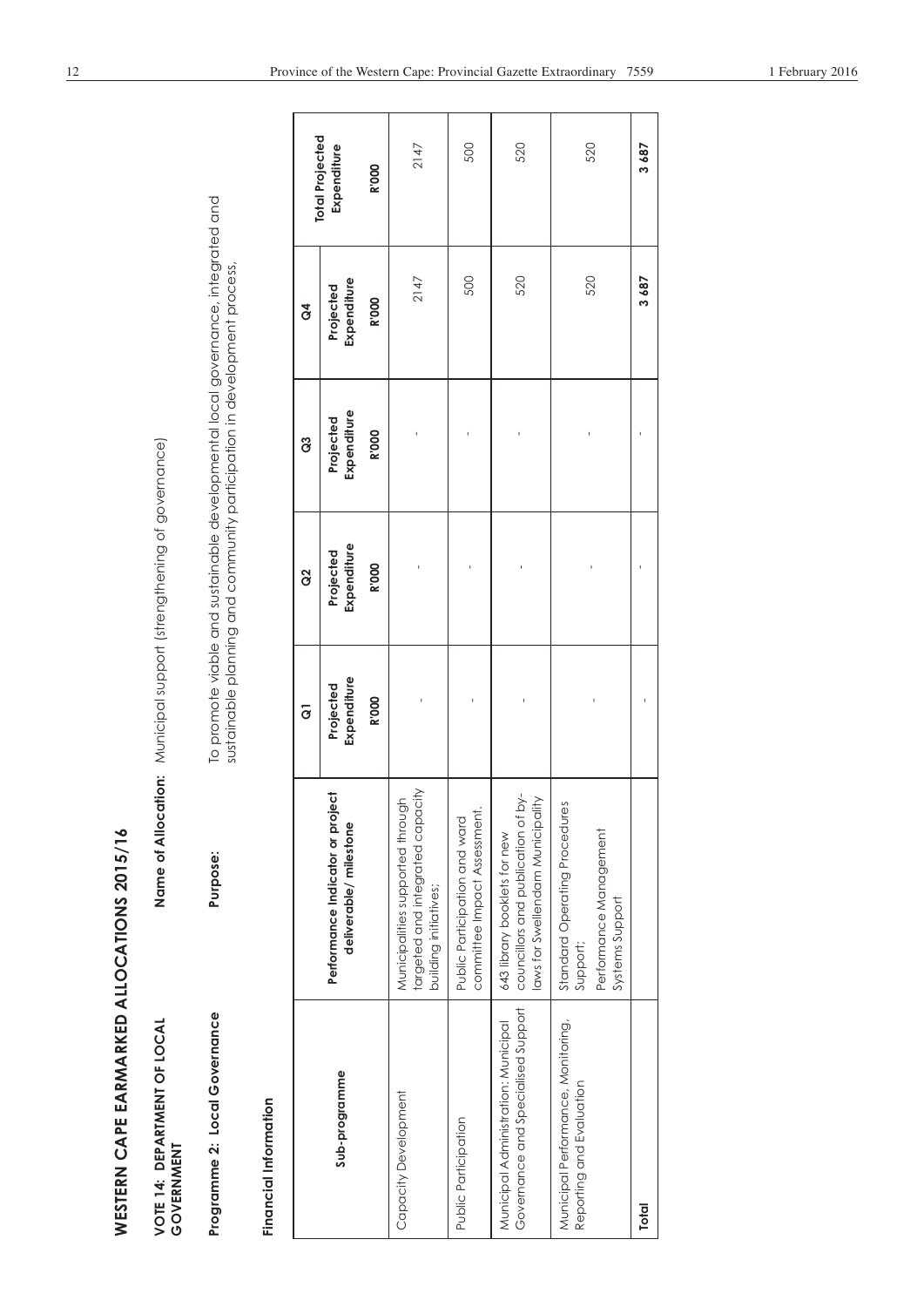| ı |  |
|---|--|
|   |  |
|   |  |
|   |  |
|   |  |
|   |  |
|   |  |
|   |  |
|   |  |
|   |  |
|   |  |
|   |  |
|   |  |
|   |  |
|   |  |
|   |  |
|   |  |
|   |  |
|   |  |
|   |  |
|   |  |

| Non-financial information                                                    |                                                                                     |                      |                                 |        |                |                      |
|------------------------------------------------------------------------------|-------------------------------------------------------------------------------------|----------------------|---------------------------------|--------|----------------|----------------------|
| List of indicators included in the APP                                       |                                                                                     |                      |                                 |        |                |                      |
| Sub-programme                                                                |                                                                                     |                      | Programme Performance Indicator |        |                |                      |
| Capacity Development                                                         | Wunicipalities supported through targeted and energy capacity building initiatives; |                      |                                 |        |                |                      |
| Public Participation                                                         | Impact assessments of the ward                                                      | participatory system |                                 |        |                |                      |
| Municipal Administration: Municipal<br>Governance and Specialised<br>Support | Legal support actions provided                                                      | to Municipalities    |                                 |        |                |                      |
| Performance areas not included in the APP                                    |                                                                                     |                      |                                 |        |                |                      |
|                                                                              | Performance Indicator or project                                                    | $\overline{G}$       | g                               | õ      | $\mathfrak{F}$ |                      |
| Sub-programme/Project                                                        | deliverable/ milestone                                                              | Target               | Target                          | Target | Target         | <b>Annual Target</b> |
| Municipal Performance, Monitoring,<br>Reporting and Evaluation               | Standard Operating Procedures<br>Support;                                           |                      |                                 |        |                |                      |
|                                                                              | Performance Management<br>Systems Support                                           |                      |                                 |        | 2              | 2                    |

| Sub-programme/ Project   | Performance Indicator or project                                               | ခြ    | ဗွ    | ဗိ    | ð      | nnual Target |
|--------------------------|--------------------------------------------------------------------------------|-------|-------|-------|--------|--------------|
|                          | deliverable/milestone                                                          | arget | arget | arget | arget  |              |
| Reporting and Evaluation | Aunicipal Performance, Monitoring,   Standard Operating Procedures<br>Support; | Ì     |       | Ì     |        |              |
|                          | Performance Management<br>Systems Support                                      |       |       |       | ↘<br>c | c<br>√       |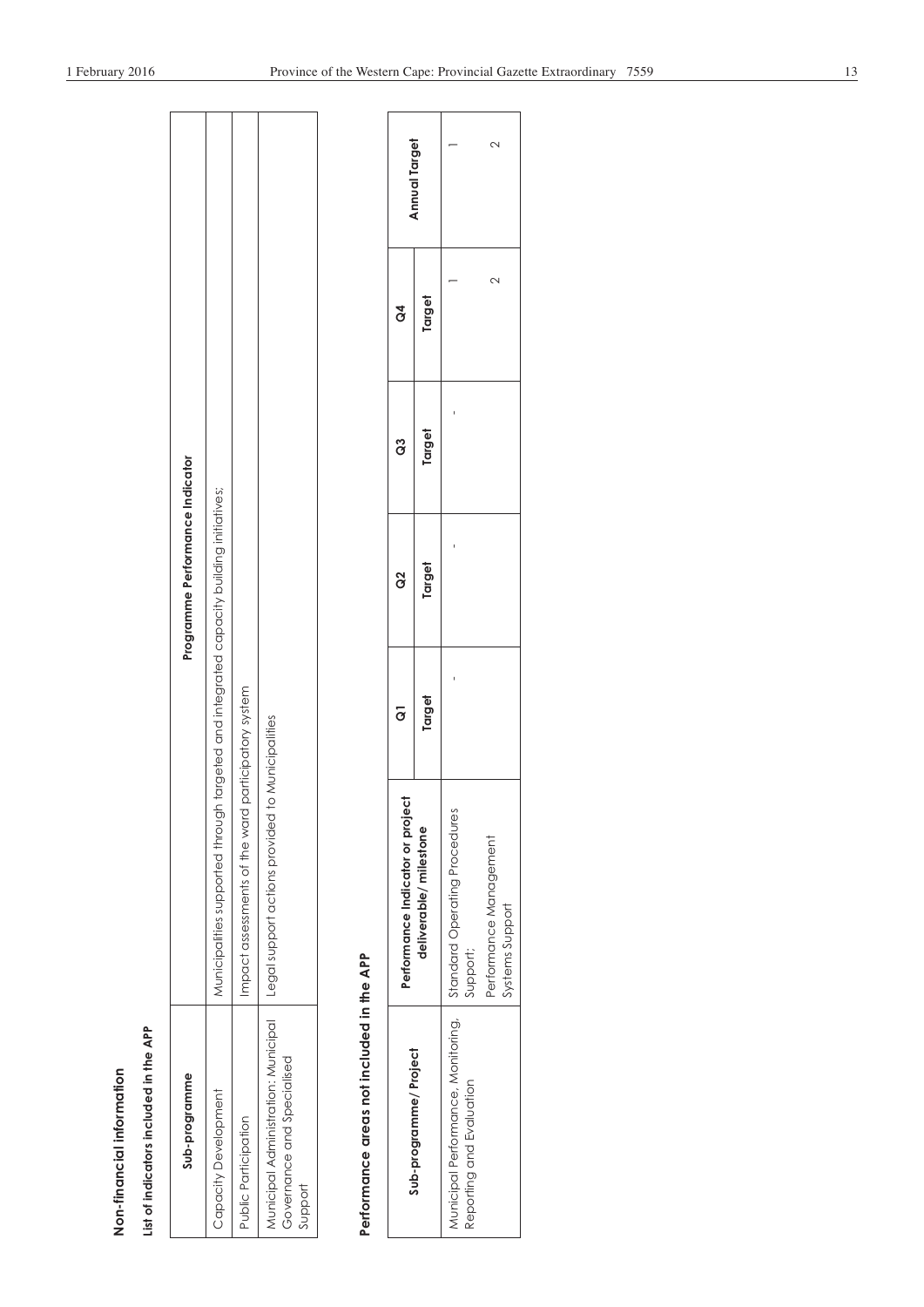| WESTERN CAPE EARMARKED ALLOCATIONS 2015/16              |                                                                                             |                                                                                                                                                         |                                 |                          |                          |                        |
|---------------------------------------------------------|---------------------------------------------------------------------------------------------|---------------------------------------------------------------------------------------------------------------------------------------------------------|---------------------------------|--------------------------|--------------------------|------------------------|
| VOTE 14: DEPARTMENT OF LOCAL<br>GOVERNMENT              |                                                                                             | Name of Allocation: Municipal support (strengthening of governance)                                                                                     |                                 |                          |                          |                        |
| Programme 3: Development and Planning                   | Purpose:                                                                                    | To promote and facilitate effective disaster management practices, ensure well maintained municipal<br>infrastructure, and promote integrated planning. |                                 |                          |                          |                        |
| Financial Information                                   |                                                                                             |                                                                                                                                                         |                                 |                          |                          |                        |
|                                                         |                                                                                             | $\overline{c}$                                                                                                                                          | g                               | 3                        | $\mathcal{L}$            | <b>Total Projected</b> |
| Sub-programme                                           | Performance Indicator or project<br>deliverable/milestone                                   | Expenditure<br>Projected                                                                                                                                | Expenditure<br>Projected        | Expenditure<br>Projected | Expenditure<br>Projected | Expenditure            |
|                                                         |                                                                                             | <b>R'000</b>                                                                                                                                            | <b>R'000</b>                    | <b>R'000</b>             | <b>R'000</b>             | <b>R'000</b>           |
| Municipal Infrastructure                                | Support initiatives on infrastructure<br>projects in Communities                            |                                                                                                                                                         |                                 |                          | 1737                     | 1737                   |
| Disaster Management and Fire<br><b>Brigade Services</b> | Communication system for Central<br>Karoo District                                          |                                                                                                                                                         |                                 |                          | 500                      | 500                    |
|                                                         | Development and enhancement<br>Fire Safety Officer Skills                                   |                                                                                                                                                         |                                 |                          | 200                      | 200                    |
| Integrated Development Planning                         | planning, drafting, adoption or<br>Municipalities assisted with the<br>review of their IDPs |                                                                                                                                                         |                                 |                          | 800                      | 800                    |
| <b>Total</b>                                            |                                                                                             | $\blacksquare$                                                                                                                                          | ٠                               | I,                       | 3237                     | 3237                   |
| Non-financial information                               |                                                                                             |                                                                                                                                                         |                                 |                          |                          |                        |
| List of indicators included in the APP                  |                                                                                             |                                                                                                                                                         |                                 |                          |                          |                        |
| Sub-programme                                           |                                                                                             |                                                                                                                                                         | Programme Performance Indicator |                          |                          |                        |
| Municipal Infrastructure                                | Municipalities supported with water and electricity demand management                       |                                                                                                                                                         |                                 |                          |                          |                        |
| Integrated Development Planning                         | Municipalities assisted with the planning, drafting, adoption or review of their IDPs       |                                                                                                                                                         |                                 |                          |                          |                        |

| Programme Performance Indicator | vith water and electricity demand management<br>iunicipalities supported w | n the planning, drafting, adoption or review of their IDPs<br>Aunicipalities assisted with |
|---------------------------------|----------------------------------------------------------------------------|--------------------------------------------------------------------------------------------|
| Sub-programm                    | unicipal Infrastructure                                                    | ntegrated Development Planning                                                             |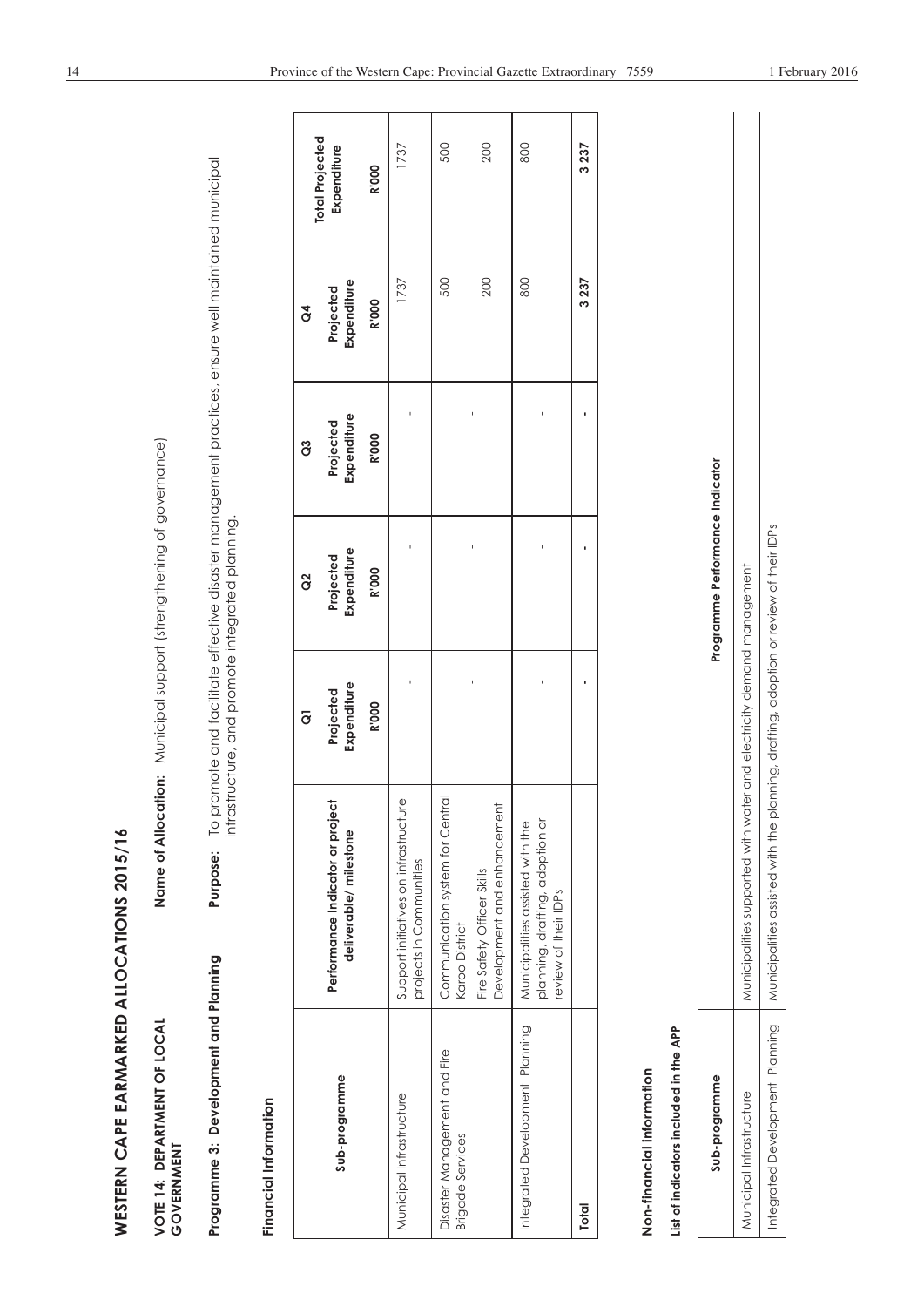| I              |
|----------------|
|                |
|                |
| í              |
| i<br>Č<br>ׇ֚֚֬ |
|                |
|                |

| Performance areas not included in the APP |                                                      |        |        |        |                |               |
|-------------------------------------------|------------------------------------------------------|--------|--------|--------|----------------|---------------|
| Sub-programme/Project                     | Performance Indicator or project                     | ō      | ဥ      | ິອ     | $\mathfrak{F}$ | Annual Target |
|                                           | deliverable/milestone                                | Target | Target | Target | Target         |               |
| Disaster Management and Fire              | Communication system for                             |        |        |        |                |               |
| Brigade Services                          | Fire Safety Officer Skills<br>Central Karoo District |        |        |        |                |               |
|                                           | Development and enhancement                          |        |        |        |                |               |